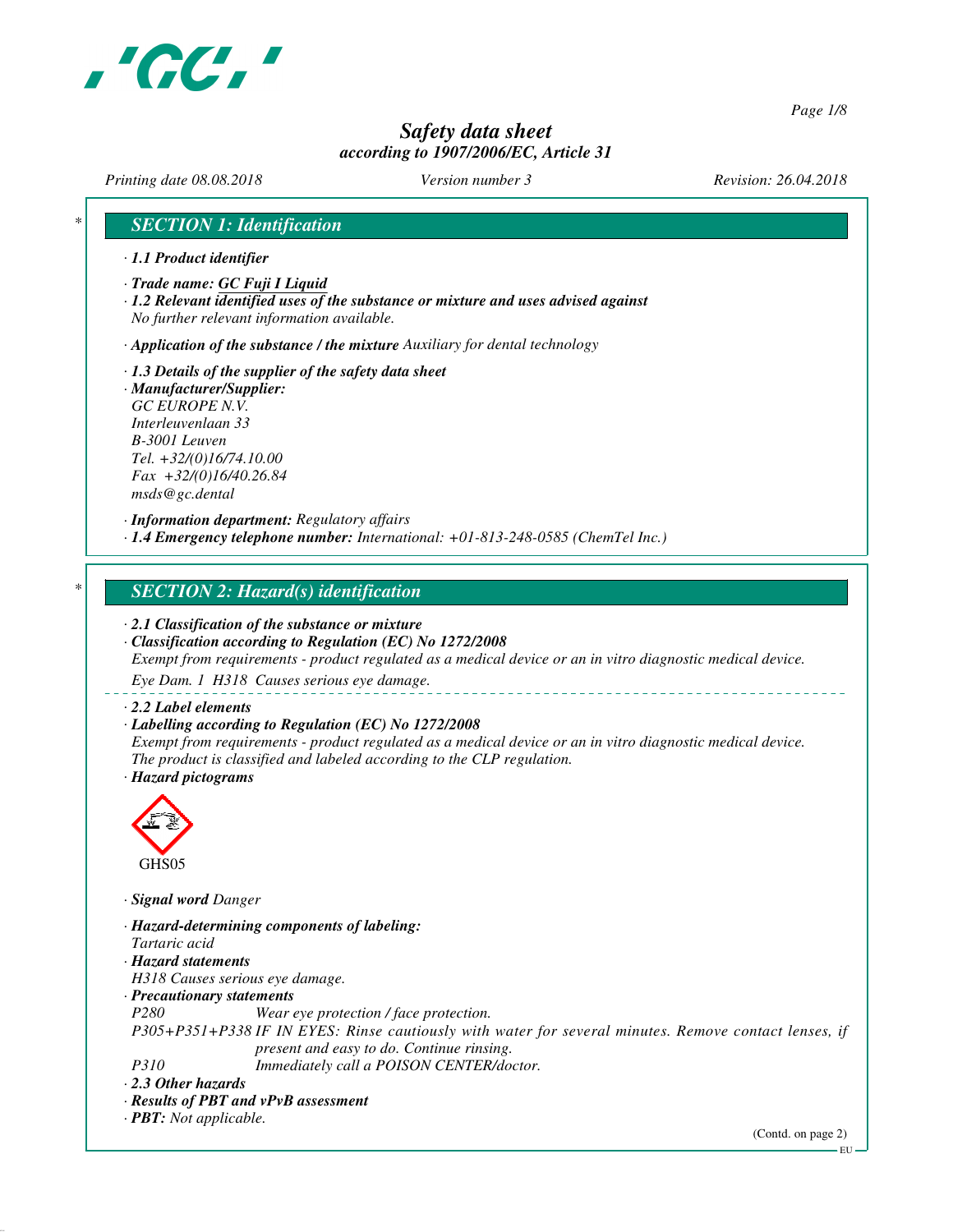*Printing date 08.08.2018 Version number 3 Revision: 26.04.2018*

*Trade name: GC Fuji I Liquid*

*· vPvB: Not applicable.*

(Contd. of page 1)

*SECTION 3: Composition/information on ingredients*

#### *· 3.2 Chemical characterization: Mixtures*

*· Description:*

*Only substances required to be mentioned according to Annex II of regulation 1907/2006 are listed. Information on the other substances that may be present can be obtained upon request.*

#### *· Dangerous components:*

*87-69-4 Tartaric acid Eye Dam. 1, H318 10-<25%*

*· Additional information: For the wording of the listed hazard phrases refer to section 16.*

## *SECTION 4: First-aid measures*

*· 4.1 Description of first aid measures*

*· General information:*

*Immediately remove any clothing soiled by the product.*

- *If symptoms persist consult doctor.*
- *· After inhalation:*

*Supply fresh air. If required, provide artificial respiration. Keep patient warm. Consult doctor if symptoms persist. Take affected persons into fresh air and keep quiet.*

- *· After skin contact: Immediately wash with water and soap and rinse thoroughly. Seek medical treatment. If skin irritation continues, consult a doctor.*
- *· After eye contact:*
- *Protect unharmed eye.*

*Rinse opened eye for several minutes under running water.*

- *Call a doctor immediately.*
- *· After swallowing:*

*Rinse out mouth and then drink plenty of water.*

- *If symptoms persist consult doctor.*
- *· 4.2 Most important symptoms and effects, both acute and delayed No further relevant information available.*
- *· 4.3 Indication of any immediate medical attention and special treatment needed*
- *No further relevant information available.*

## *SECTION 5: Fire-fighting measures*

- *· 5.1 Extinguishing media*
- *· Suitable extinguishing agents: CO2, sand, extinguishing powder. Do not use water.*
- *· For safety reasons unsuitable extinguishing agents: Water*
- *· 5.2 Special hazards arising from the substance or mixture Formation of toxic gases is possible during heating or in case of fire.*
- *· 5.3 Advice for firefighters*
- *· Protective equipment: Wear self-contained respiratory protective device.*
- *· Additional information*

*Dispose of fire debris and contaminated fire fighting water in accordance with official regulations.*

(Contd. on page 3)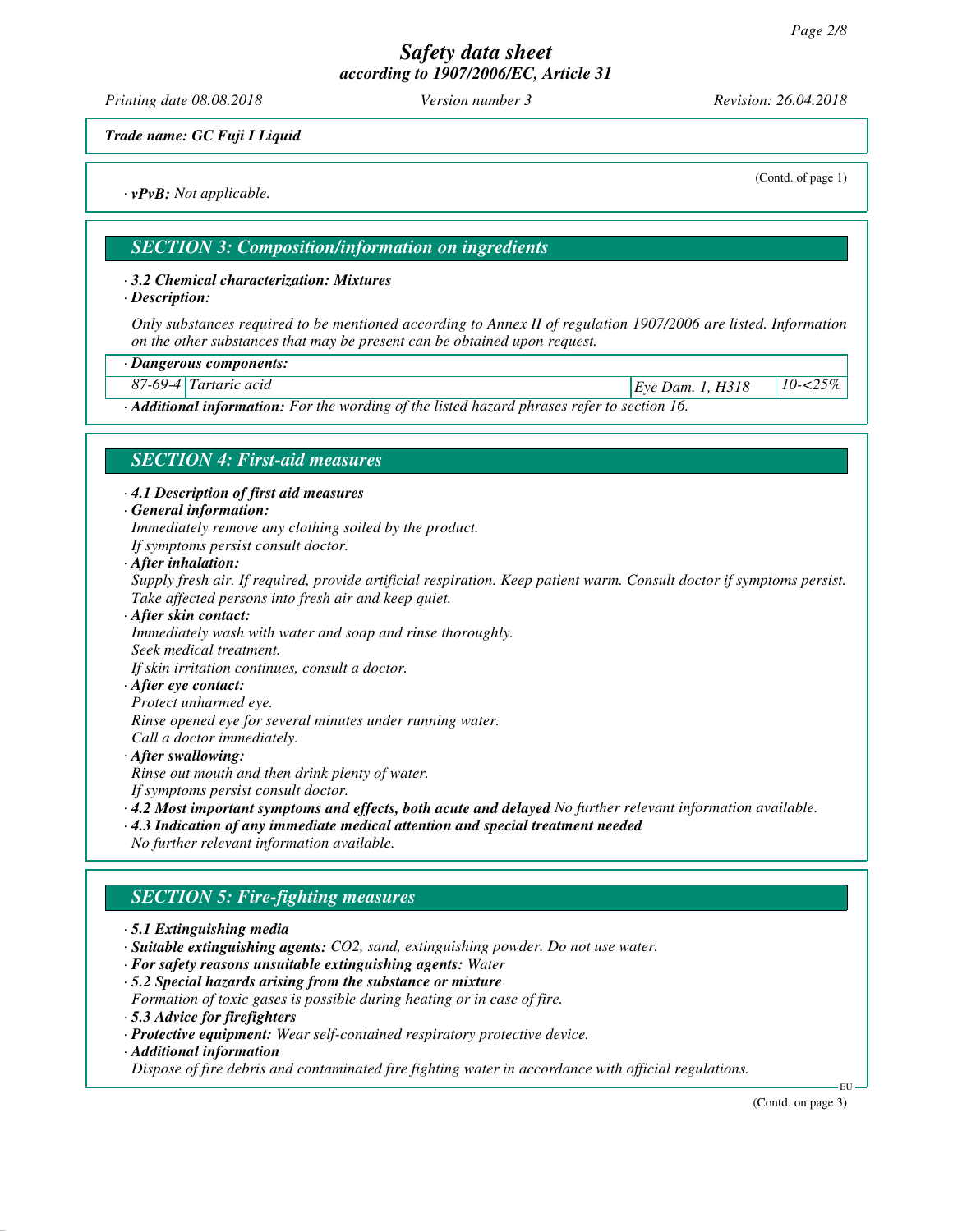*Printing date 08.08.2018 Version number 3 Revision: 26.04.2018*

*Trade name: GC Fuji I Liquid*

(Contd. of page 2)

#### *SECTION 6: Accidental release measures*

- *· 6.1 Personal precautions, protective equipment and emergency procedures Remove persons from danger area. Avoid contact with the eyes and skin. Wear protective clothing. · 6.2 Environmental precautions:*
- *Do not allow product to reach sewage system or any water course. Do not allow to penetrate the ground/soil.*
- *· 6.3 Methods and material for containment and cleaning up: Use neutralizing agent. Absorb liquid components with liquid-binding material. Dispose of the collected material according to regulations.*
- *· 6.4 Reference to other sections See Section 7 for information on safe handling. See Section 8 for information on personal protection equipment. See Section 13 for disposal information.*

# *SECTION 7: Handling and storage*

*· 7.1 Precautions for safe handling*

*Ensure good ventilation/exhaustion at the workplace. Prevent formation of aerosols. Avoid contact with the eyes and skin.*

*· Information about protection against explosions and fires: Protect against electrostatic charges.*

*· 7.2 Conditions for safe storage, including any incompatibilities*

*· Storage:*

- *· Requirements to be met by storerooms and receptacles: Store only in unopened original receptacles.*
- *· Information about storage in one common storage facility: Store away from foodstuffs.*
- *· Further information about storage conditions: Keep receptacle tightly sealed.*
- *· 7.3 Specific end use(s) No further relevant information available.*

## *SECTION 8: Exposure controls/personal protection*

*· Additional information about design of technical systems: No further data; see item 7.*

- *· 8.1 Control parameters*
- *· Components with limit values that require monitoring at the workplace:*
- *The product does not contain any relevant quantities of materials with critical values that have to be monitored at the workplace.*
- *· Additional information: The lists that were valid during the creation were used as basis.*
- *· 8.2 Exposure controls*
- *· Personal protective equipment:*
- *· General protective and hygienic measures:*
- *The usual precautionary measures for handling chemicals should be followed. Avoid contact with the eyes and skin.*
- *Wash hands before breaks and at the end of work.*
- *Keep away from foodstuffs, beverages and feed.*
- *Immediately remove all soiled and contaminated clothing.*
- *· Breathing equipment: Suitable respiratory protective device recommended.*

EU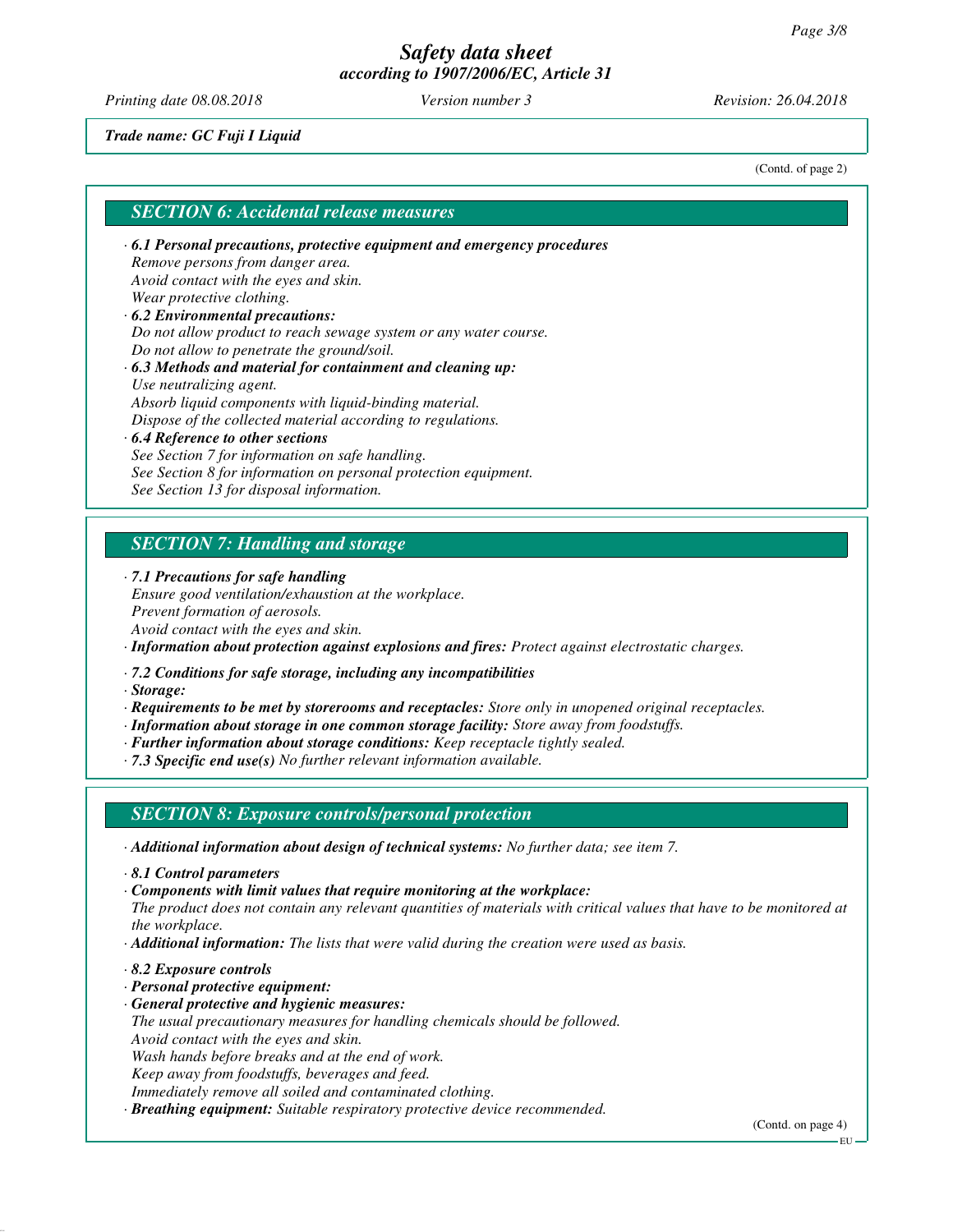*Printing date 08.08.2018 Version number 3 Revision: 26.04.2018*

(Contd. of page 3)

*Trade name: GC Fuji I Liquid*

*· Protection of hands:*



# *Protective gloves*

#### *· Material of gloves*

*The selection of the suitable gloves does not only depend on the material, but also on further marks of quality and varies from manufacturer to manufacturer. As the product is a preparation of several substances, the resistance of the glove material can not be calculated in advance and has therefore to be checked prior to the application.*

## *· Penetration time of glove material*

*The exact break through time has to be found out by the manufacturer of the protective gloves and has to be observed.*

*· Eye protection:*



*Tightly sealed goggles*

| <b>SECTION 9: Physical and chemical properties</b>                                                               |                                               |  |
|------------------------------------------------------------------------------------------------------------------|-----------------------------------------------|--|
| · 9.1 Information on basic physical and chemical properties<br><b>General Information</b><br>$\cdot$ Appearance: |                                               |  |
| Form:                                                                                                            | Liquid                                        |  |
| Color:                                                                                                           | Light yellow                                  |  |
| $\cdot$ Odor:                                                                                                    | <i><u><b>Odorless</b></u></i>                 |  |
| · Odor threshold:                                                                                                | Not determined.                               |  |
| $\cdot$ pH-value at 20 $\degree$ C:                                                                              | 1.9                                           |  |
| Change in condition                                                                                              |                                               |  |
| <b>Melting point/Melting range:</b>                                                                              | Undetermined.                                 |  |
| <b>Boiling point/Boiling range:</b>                                                                              | Undetermined.                                 |  |
| · Flash point:                                                                                                   | Not applicable.                               |  |
| · Flammability (solid, gaseous):                                                                                 | Not applicable.                               |  |
| · Ignition temperature:                                                                                          | Undetermined.                                 |  |
| $\cdot$ Decomposition temperature:                                                                               | Not determined.                               |  |
| · Auto igniting:                                                                                                 | Product is not selfigniting.                  |  |
| · Danger of explosion:                                                                                           | Product does not present an explosion hazard. |  |
| · Explosion limits:                                                                                              |                                               |  |
| Lower:                                                                                                           | Not determined.                               |  |
| <b>Upper:</b>                                                                                                    | Not determined.                               |  |
| · Vapor pressure:                                                                                                | Not determined.                               |  |
| $\cdot$ Density:                                                                                                 | Not determined.                               |  |
| $\cdot$ Relative density                                                                                         | Not determined.                               |  |
| · Vapor density                                                                                                  | Not determined.                               |  |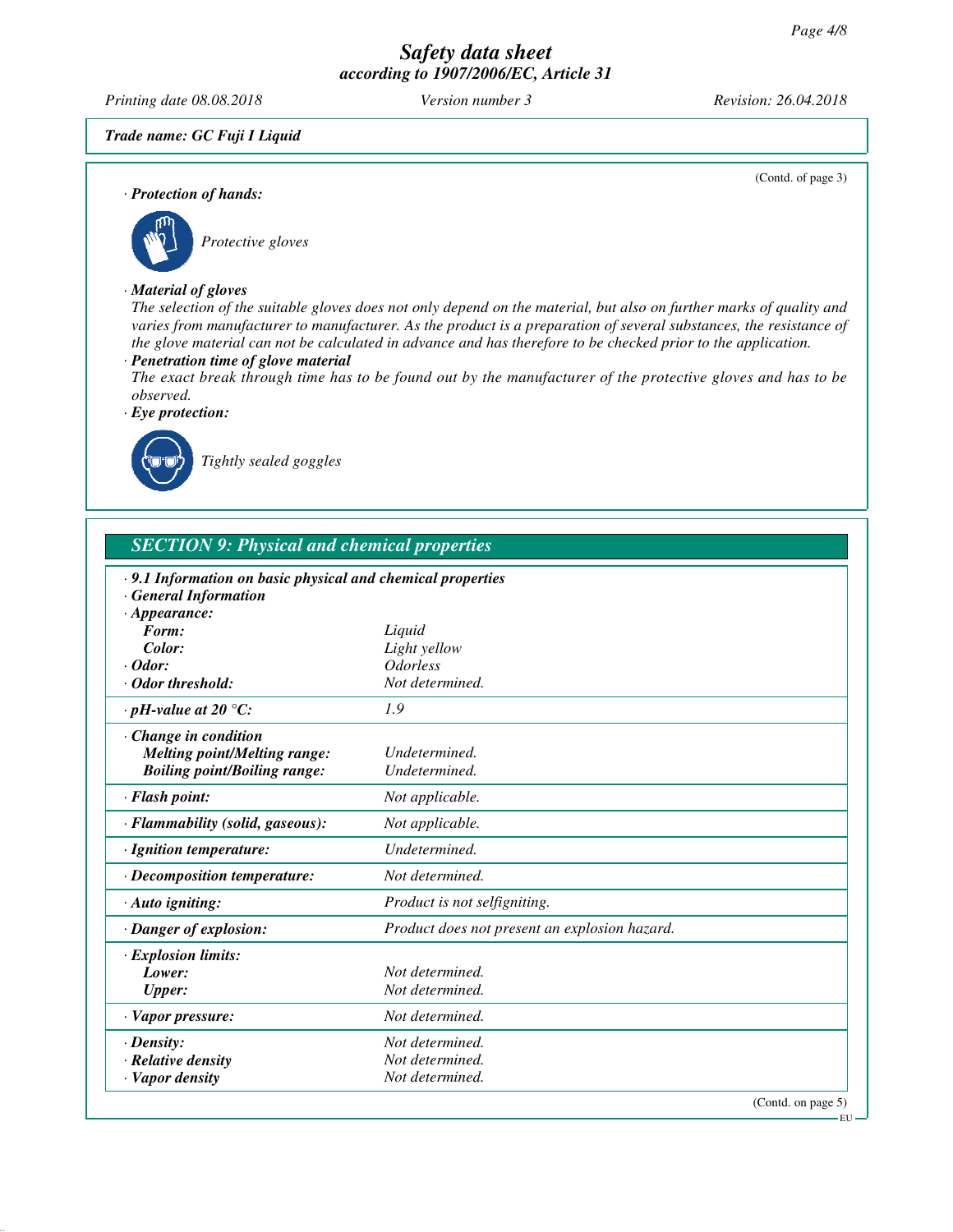*Printing date 08.08.2018 Version number 3 Revision: 26.04.2018*

*Trade name: GC Fuji I Liquid*

|                                                            |                                            | (Cond. of page 4) |
|------------------------------------------------------------|--------------------------------------------|-------------------|
| $\cdot$ Evaporation rate                                   | Not determined.                            |                   |
| $\cdot$ Solubility in / Miscibility with                   |                                            |                   |
| Water:                                                     | <i>Insoluble.</i>                          |                   |
| · Partition coefficient (n-octanol/water): Not determined. |                                            |                   |
| · Viscosity:                                               |                                            |                   |
| Dynamic:                                                   | Not determined.                            |                   |
| Kinematic:                                                 | Not determined.                            |                   |
| · Solvent content:                                         |                                            |                   |
| Water:                                                     | 53.5%                                      |                   |
| $VOC$ (EC)                                                 | $0.0 \text{ g/l}$                          |                   |
| $\cdot$ 9.2 Other information                              | No further relevant information available. |                   |

# *SECTION 10: Stability and reactivity*

*· 10.1 Reactivity No further relevant information available.*

- *· 10.2 Chemical stability*
- *· Thermal decomposition / conditions to be avoided: No decomposition if used according to specifications.*
- *· 10.3 Possibility of hazardous reactions No dangerous reactions known.*
- *· 10.4 Conditions to avoid No further relevant information available.*
- *· 10.5 Incompatible materials: No further relevant information available.*
- *· 10.6 Hazardous decomposition products: No dangerous decomposition products known.*

# *SECTION 11: Toxicological information*

*· 11.1 Information on toxicological effects*

- *· Acute toxicity: Based on available data, the classification criteria are not met.*
- *· LD/LC50 values that are relevant for classification: No further relevant information available.*
- *· Primary irritant effect:*
- *· on the skin: Based on available data, the classification criteria are not met.*
- *· on the eye:*

*Causes serious eye damage.*

- *· Sensitization: Based on available data, the classification criteria are not met.*
- *· Additional toxicological information:*

## *· OSHA-Ca (Occupational Safety & Health Administration)*

*None of the ingredients is listed.*

*· Repeated dose toxicity No further relevant information available.*

- *· CMR effects (carcinogenity, mutagenicity and toxicity for reproduction) No further relevant information available.*
- *· Germ cell mutagenicity Based on available data, the classification criteria are not met.*
- *· Carcinogenicity Based on available data, the classification criteria are not met.*
- *· Reproductive toxicity Based on available data, the classification criteria are not met.*
- *· STOT-single exposure Based on available data, the classification criteria are not met.*
- *· STOT-repeated exposure Based on available data, the classification criteria are not met.*
- *· Aspiration hazard Based on available data, the classification criteria are not met.*

(Contd. on page 6)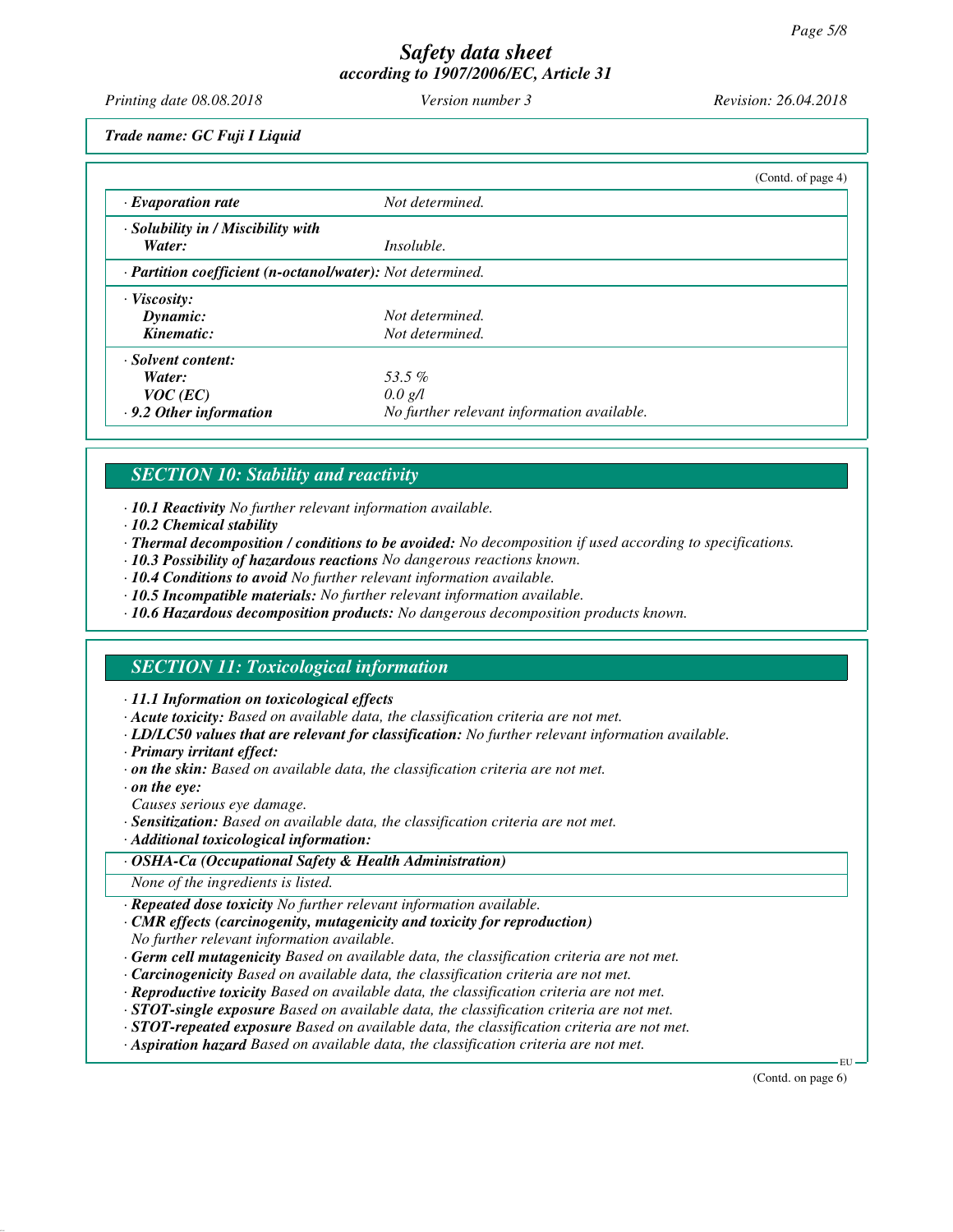*Printing date 08.08.2018 Version number 3 Revision: 26.04.2018*

*Trade name: GC Fuji I Liquid*

(Contd. of page 5)

#### *SECTION 12: Ecological information*

- *· 12.1 Toxicity*
- *· Aquatic toxicity: No further relevant information available.*
- *· 12.2 Persistence and degradability No further relevant information available.*
- *· 12.3 Bioaccumulative potential No further relevant information available.*
- *· 12.4 Mobility in soil No further relevant information available.*
- *· Additional ecological information:*

*· General notes:*

*Must not reach bodies of water or drainage ditch undiluted or unneutralized.*

*Rinse off of bigger amounts into drains or the aquatic environment may lead to decreased pH-values. A low pHvalue harms aquatic organisms. In the dilution of the use-level the pH-value is considerably increased, so that after the use of the product the aqueous waste, emptied into drains, is only low water-dangerous. Water hazard class 1 (Self-assessment): slightly hazardous for water*

*Do not allow undiluted product or large quantities of it to reach ground water, water course or sewage system.*

*· 12.5 Results of PBT and vPvB assessment*

- *· PBT: Not applicable.*
- *· vPvB: Not applicable.*
- *· 12.6 Other adverse effects No further relevant information available.*

## *SECTION 13: Disposal considerations*

*· 13.1 Waste treatment methods*

*· Recommendation:*

*Must not be disposed of together with household garbage. Do not allow product to reach sewage system.*

#### *· European waste catalogue*

| 18 00 00 | WASTES FROM HUMAN OR ANIMAL HEALTH CARE AND/OR RELATED RESEARCH (except<br>  kitchen and restaurant wastes not arising from immediate health care) |
|----------|----------------------------------------------------------------------------------------------------------------------------------------------------|
|          | 18 01 00   wastes from natal care, diagnosis, treatment or prevention of disease in humans                                                         |
|          | 18 01 06 $*$ chemicals consisting of or containing hazardous substances                                                                            |

*· Uncleaned packagings:*

*· Recommendation: Disposal must be made according to official regulations.*

| $\cdot$ 14.1 UN-Number<br>ADR, ADN, IMDG, IATA | not regulated                                                |
|------------------------------------------------|--------------------------------------------------------------|
| $\cdot$ 14.2 UN proper shipping name           |                                                              |
| $\cdot$ <i>DOT</i>                             | not regulated                                                |
|                                                | Corrosive liquid, acidic, organic, n.o.s. (Polyacrylic acid, |
|                                                | Tartaric acid)                                               |
| $-ADR$                                         | 3265 CORROSIVE LIQUID, ACIDIC, ORGANIC, N.O.S.               |
|                                                | (Polyacrylic acid, Tartaric acid)                            |
| · ADN, IMDG, IATA                              | not regulated                                                |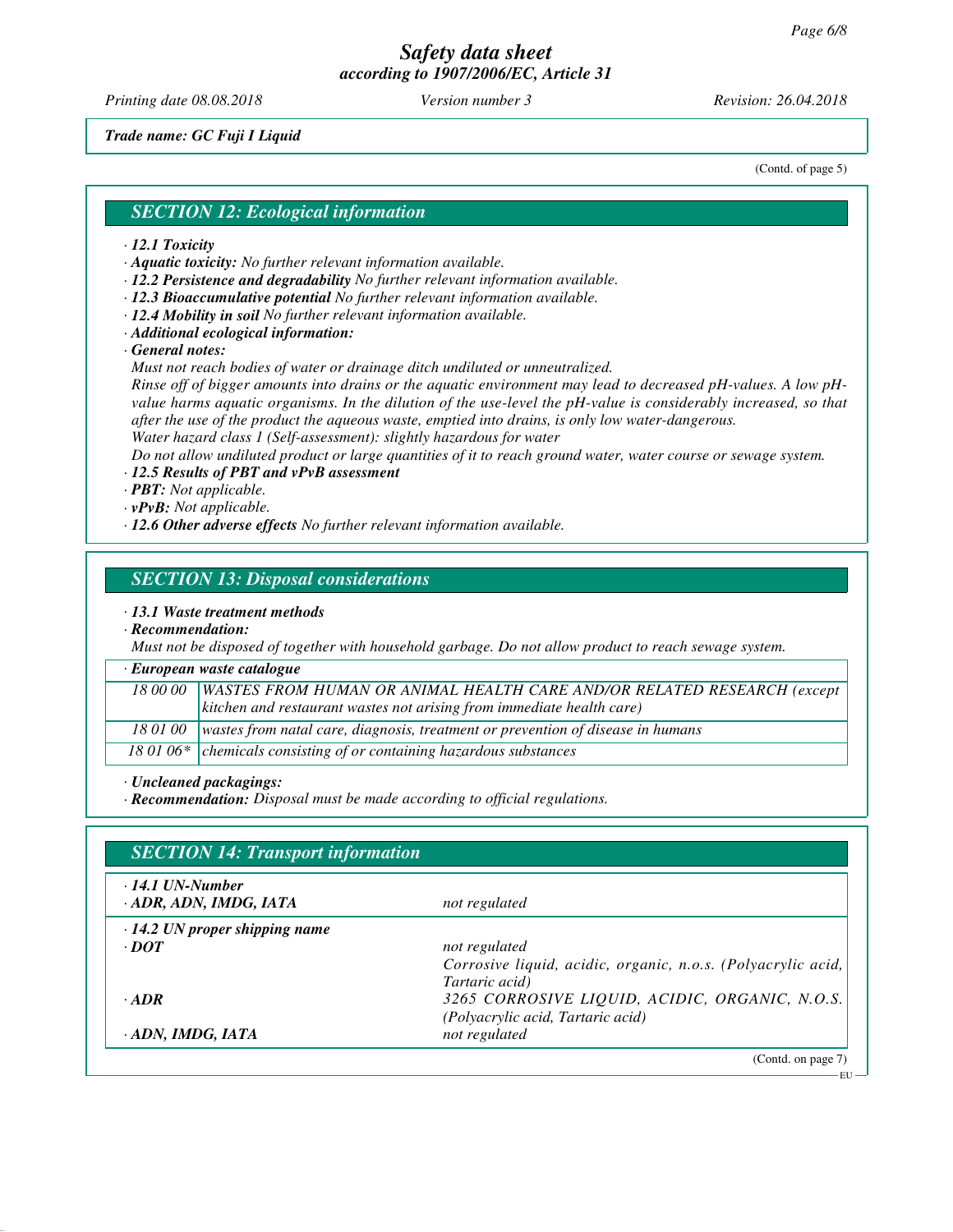*Printing date 08.08.2018 Version number 3 Revision: 26.04.2018*

*Trade name: GC Fuji I Liquid*

|                                                                                                | (Contd. of page $6$ )                                                                         |
|------------------------------------------------------------------------------------------------|-----------------------------------------------------------------------------------------------|
| $\cdot$ 14.3 Transport hazard class(es)                                                        |                                                                                               |
| · ADR, ADN, IMDG, IATA<br>· Class                                                              | not regulated                                                                                 |
| · 14.4 Packing group<br>· ADR, IMDG, IATA                                                      | not regulated                                                                                 |
| · 14.5 Environmental hazards:<br>$\cdot$ Marine pollutant:                                     | No                                                                                            |
| $\cdot$ 14.6 Special precautions for user                                                      | Not applicable.                                                                               |
| $\cdot$ 14.7 Transport in bulk according to Annex II of<br><b>MARPOL73/78 and the IBC Code</b> | Not applicable.                                                                               |
| · UN "Model Regulation":                                                                       | UN 3265 CORROSIVE LIQUID, ACIDIC, ORGANIC, N.O.S.<br>(POLYACRYLIC ACID, TARTARIC ACID), 8, II |

# *SECTION 15: Regulatory information*

*· 15.1 Safety, health and environmental regulations/legislation specific for the substance or mixture · Sara*

| · Section 355 (extremely hazardous substances):                    |
|--------------------------------------------------------------------|
| None of the ingredient is listed.                                  |
| · Section 313 (Specific toxic chemical listings):                  |
| None of the ingredients is listed.                                 |
| Proposition 65                                                     |
| Chemicals known to cause cancer:                                   |
| None of the ingredients is listed.                                 |
| Chemicals known to cause reproductive toxicity for females:        |
| None of the ingredients is listed.                                 |
| Chemicals known to cause reproductive toxicity for males:          |
| None of the ingredients is listed.                                 |
| Chemicals known to cause developmental toxicity:                   |
| None of the ingredients is listed.                                 |
| · Carcinogenic categories                                          |
| · EPA (Environmental Protection Agency)                            |
| None of the ingredients is listed.                                 |
| $\cdot$ TLV (Threshold Limit Value established by ACGIH)           |
| None of the ingredients is listed.                                 |
| · MAK (German Maximum Workplace Concentration)                     |
| None of the ingredients is listed.                                 |
| · NIOSH-Ca (National Institute for Occupational Safety and Health) |
| None of the ingredients is listed.                                 |

*· Directive 2012/18/EU*

*· Named dangerous substances - ANNEX I None of the ingredients is listed.*

(Contd. on page 8)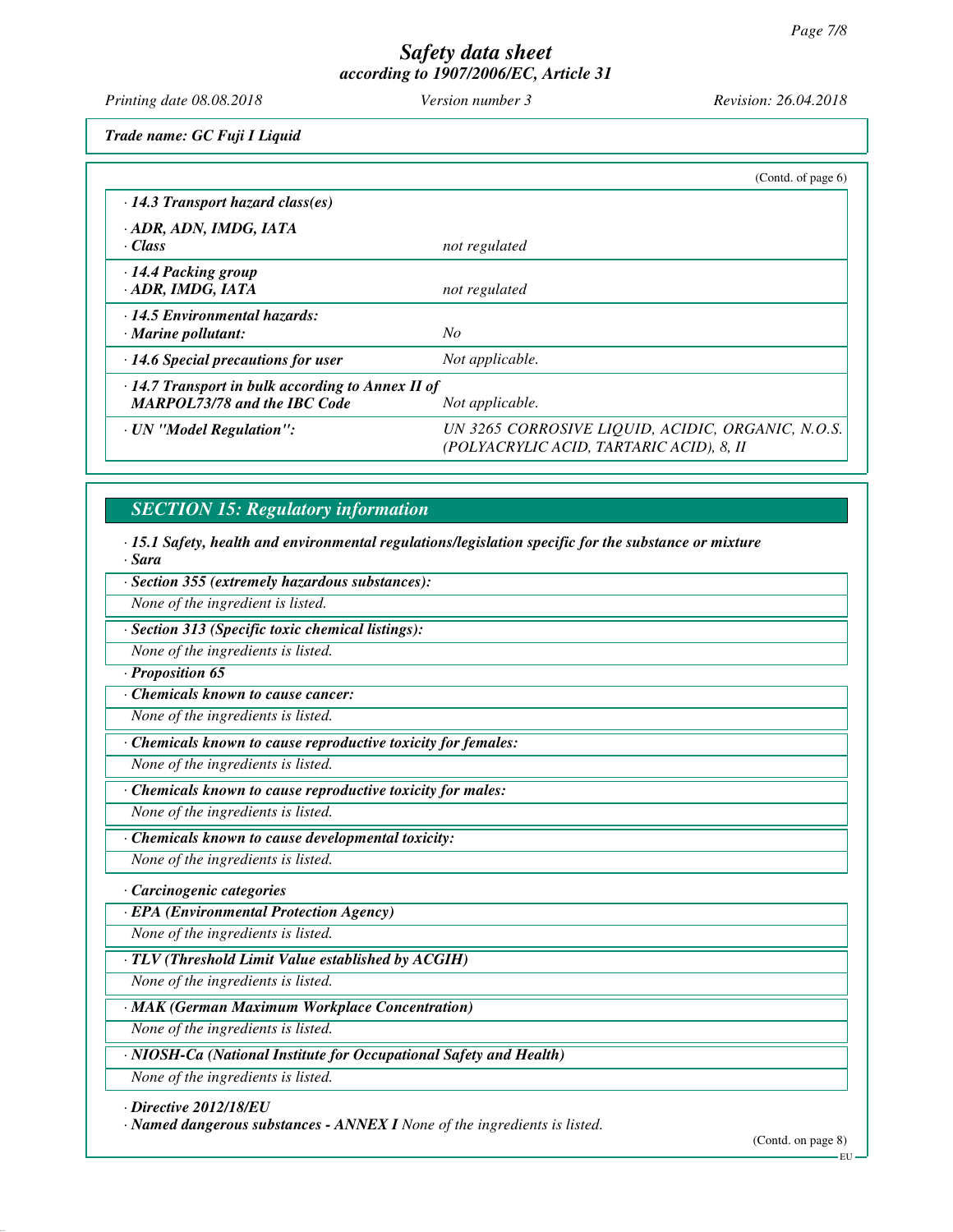*Printing date 08.08.2018 Version number 3 Revision: 26.04.2018*

(Contd. of page 7)

*Trade name: GC Fuji I Liquid*

#### *· REGULATION (EC) No 1907/2006 ANNEX XVII Conditions of restriction: 3*

*· 15.2 Chemical safety assessment: A Chemical Safety Assessment has not been carried out.*

## *SECTION 16: Other information*

#### *· Relevant phrases*

*H318 Causes serious eye damage.*

#### *· Classification according to Regulation (EC) No 1272/2008 Calculation method*

- *· Department issuing SDS: Regulatory affairs*
- *· Contact: msds@gc.dental*

*· Abbreviations and acronyms:*

*ADR: Accord européen sur le transport des marchandises dangereuses par Route (European Agreement concerning the International Carriage of Dangerous Goods by Road)*

*IMDG: International Maritime Code for Dangerous Goods*

*DOT: US Department of Transportation*

*IATA: International Air Transport Association*

*GHS: Globally Harmonised System of Classification and Labelling of Chemicals*

*ACGIH: American Conference of Governmental Industrial Hygienists*

*EINECS: European Inventory of Existing Commercial Chemical Substances ELINCS: European List of Notified Chemical Substances*

*CAS: Chemical Abstracts Service (division of the American Chemical Society) VOC: Volatile Organic Compounds (USA, EU)*

*LC50: Lethal concentration, 50 percent*

*LD50: Lethal dose, 50 percent*

*PBT: Persistent, Bioaccumulative and Toxic*

*vPvB: very Persistent and very Bioaccumulative*

*NIOSH: National Institute for Occupational Safety*

*OSHA: Occupational Safety & Health*

*Eye Dam. 1: Serious eye damage/eye irritation – Category 1*

*· Sources*

*• ECHA (http://echa.europa.eu/)*

*• EnviChem (www.echemportal.org)*

*· \* Data compared to the previous version altered.*

*This version replaces all previous versions.*

*Disclaimer:*

*The information contained herein is believed to be true and accurate. However, all statements, recommendations or suggestions are made without any guarantee, representation or warranty, express or implied, on our part. Therefore, no warranty is made or to be implied that the information set out in this document is accurate or complete, and we accordingly exclude all liability in connection with the use of this information or the products referred to herein. All such risks are assumed by the purchaser/user. The information contained herein is also subject to change without notice. For the avoidance of doubt, however, nothing in this document excludes or limits our liability for death or personal injury caused by our negligence or for fraudulent misrepresentation.*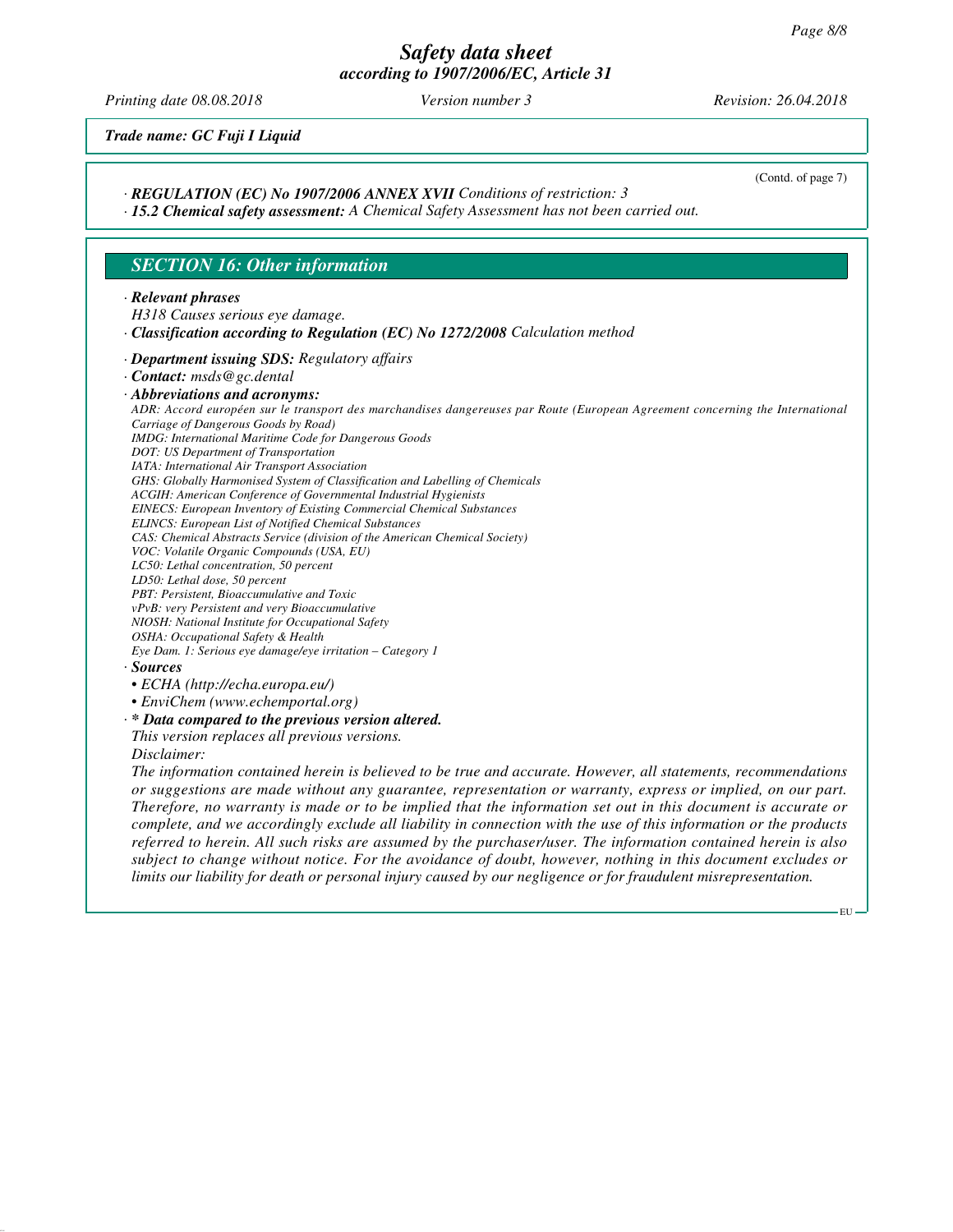

*Page 1/7*

# *Safety data sheet according to 1907/2006/EC, Article 31*

*Printing date 08.08.2018 Version number 3 Revision: 26.04.2018*

# *\* SECTION 1: Identification*

- *· 1.1 Product identifier*
- *· Trade name: GC Fuji I Powder*
- *· 1.2 Relevant identified uses of the substance or mixture and uses advised against No further relevant information available.*

*· Application of the substance / the mixture Auxiliary for dental technology*

- *· 1.3 Details of the supplier of the safety data sheet*
- *· Manufacturer/Supplier: GC EUROPE N.V. Interleuvenlaan 33 B-3001 Leuven Tel. +32/(0)16/74.10.00 Fax +32/(0)16/40.26.84 msds@gc.dental*

*· Information department: Regulatory affairs · 1.4 Emergency telephone number: International: +01-813-248-0585 (ChemTel Inc.)*

#### *SECTION 2: Hazard(s) identification*

- *· 2.1 Classification of the substance or mixture*
- *· Classification according to Regulation (EC) No 1272/2008*

*Exempt from requirements - product regulated as a medical device or an in vitro diagnostic medical device.*

*The product is not classified, according to the CLP regulation.*

#### *· 2.2 Label elements*

#### *· Labelling according to Regulation (EC) No 1272/2008*

*Exempt from requirements - product regulated as a medical device or an in vitro diagnostic medical device. · Hazard pictograms Void*

- *· Signal word Void*
- *· Hazard statements Void*
- *· 2.3 Other hazards*
- *· Results of PBT and vPvB assessment*
- *· PBT: Not applicable.*
- *· vPvB: Not applicable.*

# *SECTION 3: Composition/information on ingredients*

#### *· 3.2 Chemical characterization: Mixtures*

*· Description:*

*Only substances required to be mentioned according to Annex II of regulation 1907/2006 are listed. Information on the other substances that may be present can be obtained upon request.*

*· Dangerous components: Void*

*· Additional information: For the wording of the listed hazard phrases refer to section 16.*

(Contd. on page 2)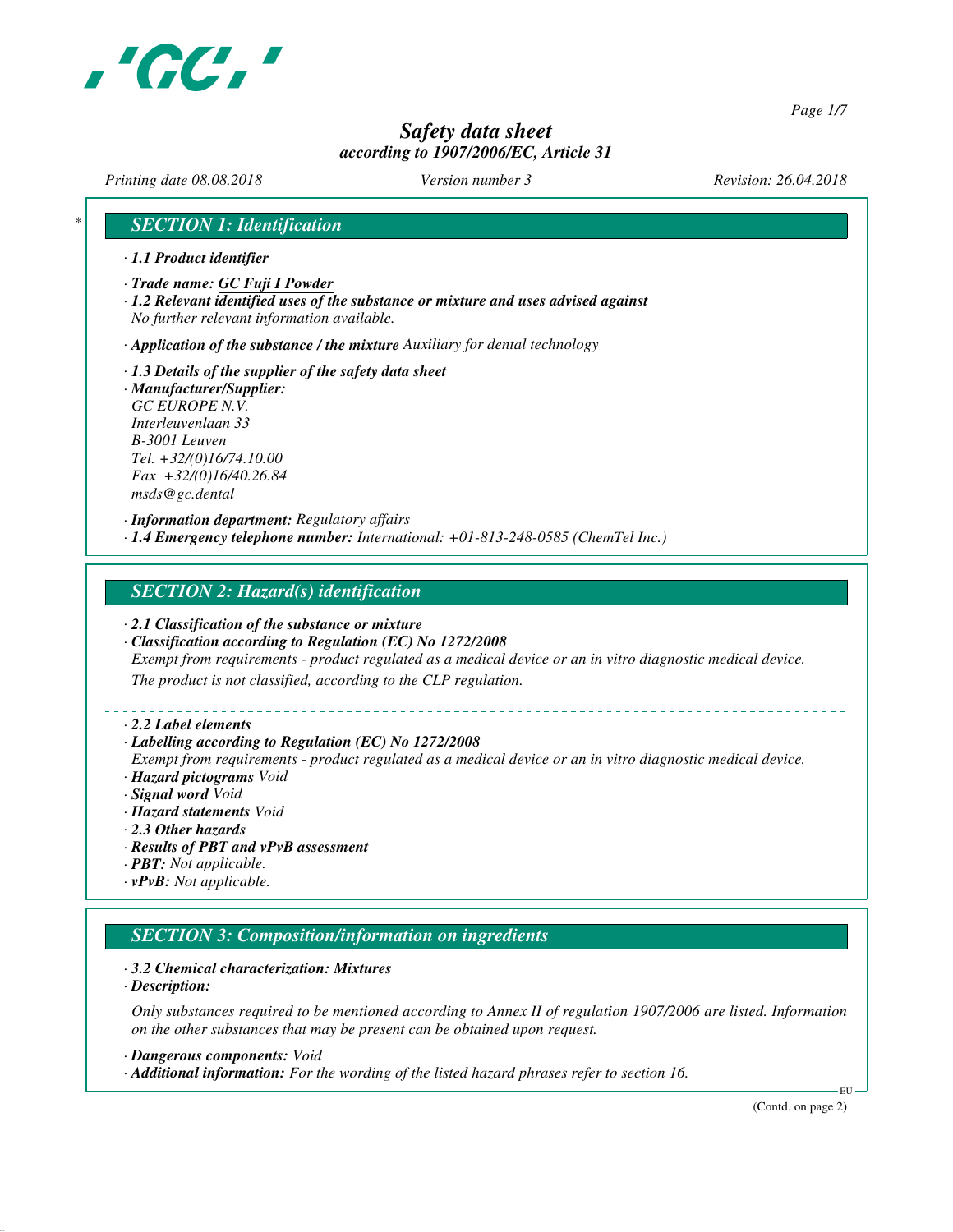*Printing date 08.08.2018 Version number 3 Revision: 26.04.2018*

*Trade name: GC Fuji I Powder*

(Contd. of page 1)

## *SECTION 4: First-aid measures*

*· 4.1 Description of first aid measures*

*· General information:*

*No special measures required.*

*If symptoms persist consult doctor.*

*· After inhalation: Take affected persons into fresh air and keep quiet.*

- *· After skin contact: Immediately rinse with water.*
- *· After eye contact:*

*Rinse opened eye for several minutes under running water. If symptoms persist, consult a doctor. · After swallowing:*

*Rinse out mouth and then drink plenty of water.*

*If symptoms persist consult doctor.*

- *· 4.2 Most important symptoms and effects, both acute and delayed No further relevant information available.*
- *· 4.3 Indication of any immediate medical attention and special treatment needed*

*No further relevant information available.*

## *SECTION 5: Fire-fighting measures*

- *· 5.1 Extinguishing media*
- *· Suitable extinguishing agents:*
- *CO2, extinguishing powder or water spray. Fight larger fires with water spray or alcohol resistant foam. Use fire fighting measures that suit the environment.*
- *· For safety reasons unsuitable extinguishing agents: Water with full jet*
- *· 5.2 Special hazards arising from the substance or mixture*
- *Formation of toxic gases is possible during heating or in case of fire.*
- *· 5.3 Advice for firefighters*
- *· Protective equipment: Wear self-contained respiratory protective device.*
- *· Additional information*

*Dispose of fire debris and contaminated fire fighting water in accordance with official regulations.*

## *SECTION 6: Accidental release measures*

*· 6.1 Personal precautions, protective equipment and emergency procedures Remove persons from danger area.*

*· 6.2 Environmental precautions:*

*Do not allow product to reach sewage system or any water course.*

*Inform respective authorities in case of seepage into water course or sewage system.*

*Do not allow to penetrate the ground/soil.*

*In case of seepage into the ground inform responsible authorities.*

*· 6.3 Methods and material for containment and cleaning up:*

- *Pick up mechanically. Dispose of the collected material according to regulations.*
- *· 6.4 Reference to other sections See Section 7 for information on safe handling. See Section 8 for information on personal protection equipment. See Section 13 for disposal information.*

(Contd. on page 3)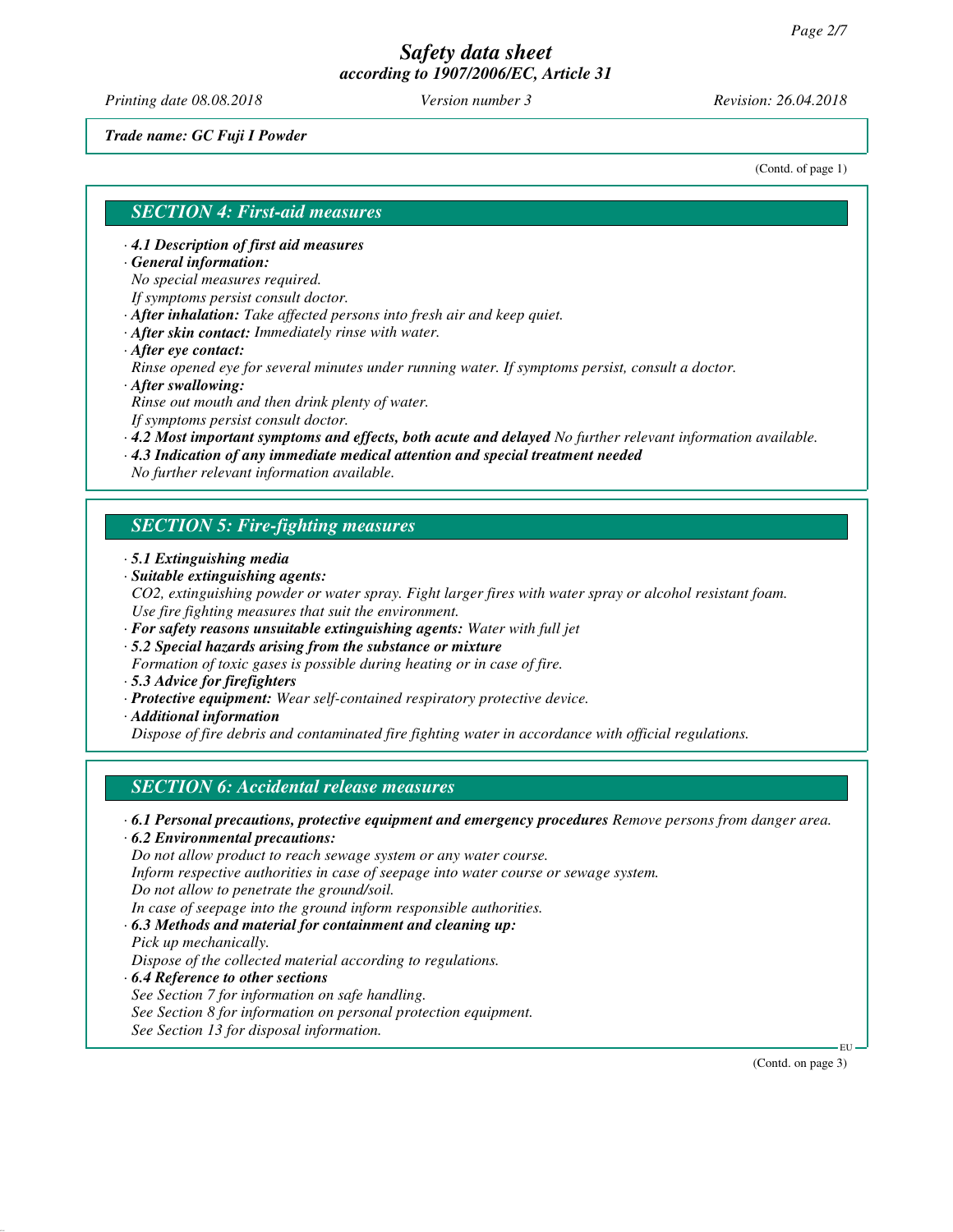*Printing date 08.08.2018 Version number 3 Revision: 26.04.2018*

#### *Trade name: GC Fuji I Powder*

(Contd. of page 2)

## *SECTION 7: Handling and storage*

*· 7.1 Precautions for safe handling Prevent formation of dust. Any deposit of dust which cannot be avoided must be regularly removed.*

*· Information about protection against explosions and fires: Dust can combine with air to form an explosive mixture.*

*· 7.2 Conditions for safe storage, including any incompatibilities*

*· Storage:*

*· Requirements to be met by storerooms and receptacles: Store only in unopened original receptacles.*

*· Information about storage in one common storage facility: Store away from foodstuffs.*

*· Further information about storage conditions: None.*

*· 7.3 Specific end use(s) No further relevant information available.*

## *SECTION 8: Exposure controls/personal protection*

*· Additional information about design of technical systems: No further data; see item 7.*

*· 8.1 Control parameters*

*· Components with limit values that require monitoring at the workplace:*

*The product does not contain any relevant quantities of materials with critical values that have to be monitored at the workplace.*

*· Additional information: The lists that were valid during the creation were used as basis.*

- *· 8.2 Exposure controls*
- *· Personal protective equipment:*
- *· General protective and hygienic measures:*

*The usual precautionary measures for handling chemicals should be followed. Do not inhale dust / smoke / mist.*

*Wash hands before breaks and at the end of work.*

- *· Breathing equipment: Suitable respiratory protective device recommended.*
- *· Protection of hands: Protective gloves*

*· Material of gloves*

*The selection of the suitable gloves does not only depend on the material, but also on further marks of quality and varies from manufacturer to manufacturer. As the product is a preparation of several substances, the resistance of the glove material can not be calculated in advance and has therefore to be checked prior to the application.*

*· Penetration time of glove material*

*The exact break through time has to be found out by the manufacturer of the protective gloves and has to be observed.*

*· Eye protection: Safety glasses*

# *SECTION 9: Physical and chemical properties*

- *· 9.1 Information on basic physical and chemical properties*
- *· General Information*

| $\cdot$ Appearance:     |                        |
|-------------------------|------------------------|
| Form:                   | Powder                 |
| Color:                  | White                  |
| $\cdot$ Odor:           | <i><b>Odorless</b></i> |
| $\cdot$ Odor threshold: | Not determined.        |

(Contd. on page 4)

EU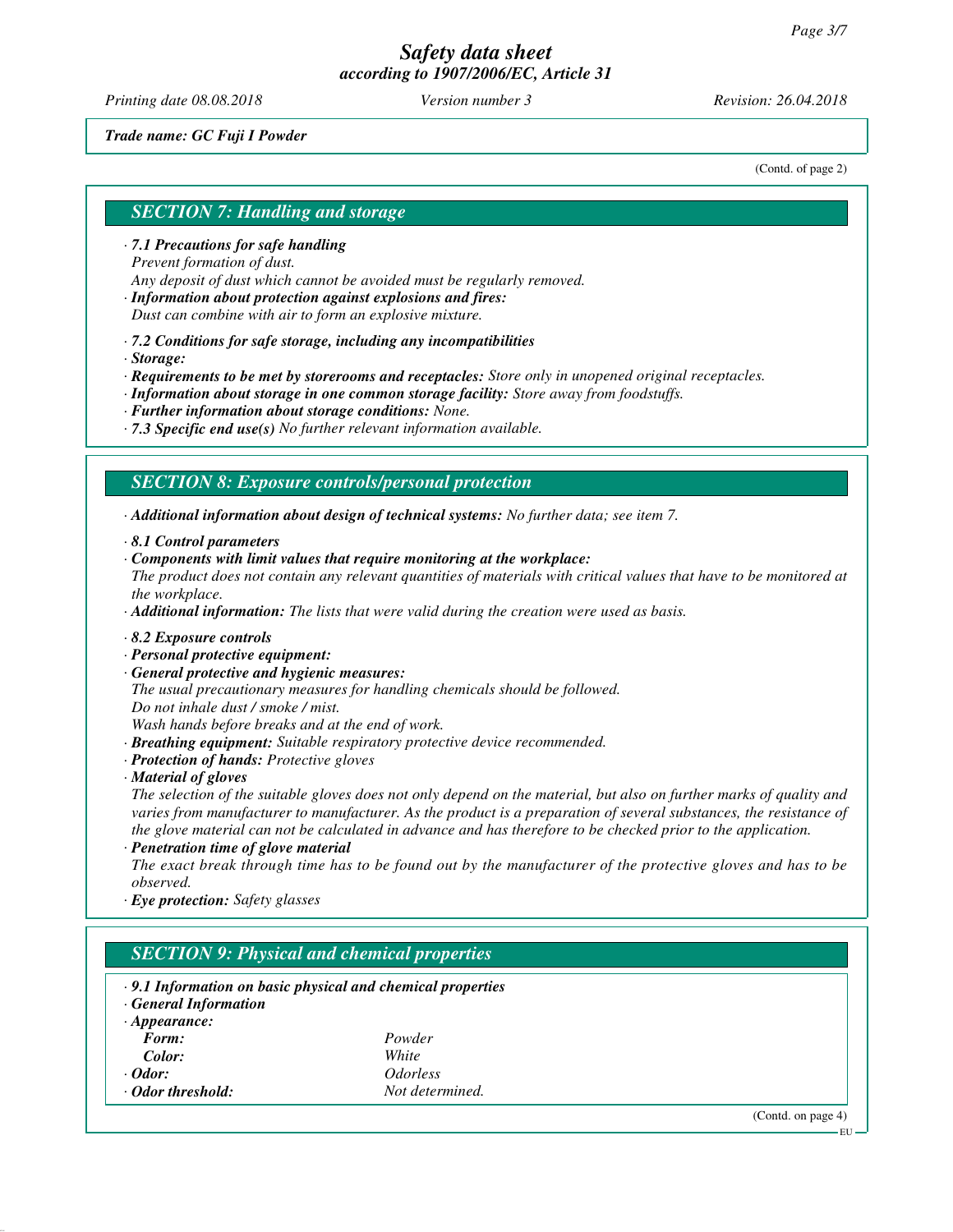*Printing date 08.08.2018 Version number 3 Revision: 26.04.2018*

*Trade name: GC Fuji I Powder*

|                                                            |                                               | (Contd. of page 3) |
|------------------------------------------------------------|-----------------------------------------------|--------------------|
| $\cdot$ pH-value:                                          | Not applicable.                               |                    |
| $\cdot$ Change in condition                                |                                               |                    |
| <b>Melting point/Melting range:</b>                        | Undetermined.                                 |                    |
| <b>Boiling point/Boiling range:</b>                        | Undetermined.                                 |                    |
| · Flash point:                                             | Not applicable.                               |                    |
| · Flammability (solid, gaseous):                           | Not determined.                               |                    |
| · Ignition temperature:                                    | Undetermined.                                 |                    |
| · Decomposition temperature:                               | Not determined.                               |                    |
| · Auto igniting:                                           | Product is not selfigniting.                  |                    |
| · Danger of explosion:                                     | Product does not present an explosion hazard. |                    |
| · Explosion limits:                                        |                                               |                    |
| Lower:                                                     | Not determined.                               |                    |
| <b>Upper:</b>                                              | Not determined.                               |                    |
| $\cdot$ Vapor pressure:                                    | Not applicable.                               |                    |
| $\cdot$ Density:                                           | Not determined.                               |                    |
| · Relative density                                         | Not determined.                               |                    |
| · Vapor density                                            | Not applicable.                               |                    |
| $\cdot$ Evaporation rate                                   | Not applicable.                               |                    |
| · Solubility in / Miscibility with                         |                                               |                    |
| Water:                                                     | <i>Insoluble.</i>                             |                    |
| · Partition coefficient (n-octanol/water): Not determined. |                                               |                    |
| · Viscosity:                                               |                                               |                    |
| Dynamic:                                                   | Not applicable.                               |                    |
| Kinematic:                                                 | Not applicable.                               |                    |
| .9.2 Other information                                     | No further relevant information available.    |                    |

# *SECTION 10: Stability and reactivity*

*· 10.1 Reactivity No further relevant information available.*

*· 10.2 Chemical stability*

- *· Thermal decomposition / conditions to be avoided: No decomposition if used according to specifications.*
- *· 10.3 Possibility of hazardous reactions No dangerous reactions known.*
- *· 10.4 Conditions to avoid No further relevant information available.*
- *· 10.5 Incompatible materials: No further relevant information available.*
- *· 10.6 Hazardous decomposition products: No dangerous decomposition products known.*

# *SECTION 11: Toxicological information*

- *· 11.1 Information on toxicological effects*
- *· Acute toxicity: Based on available data, the classification criteria are not met.*
- *· LD/LC50 values that are relevant for classification: No further relevant information available.*
- *· Primary irritant effect:*
- *· on the skin: Based on available data, the classification criteria are not met.*

(Contd. on page 5) EU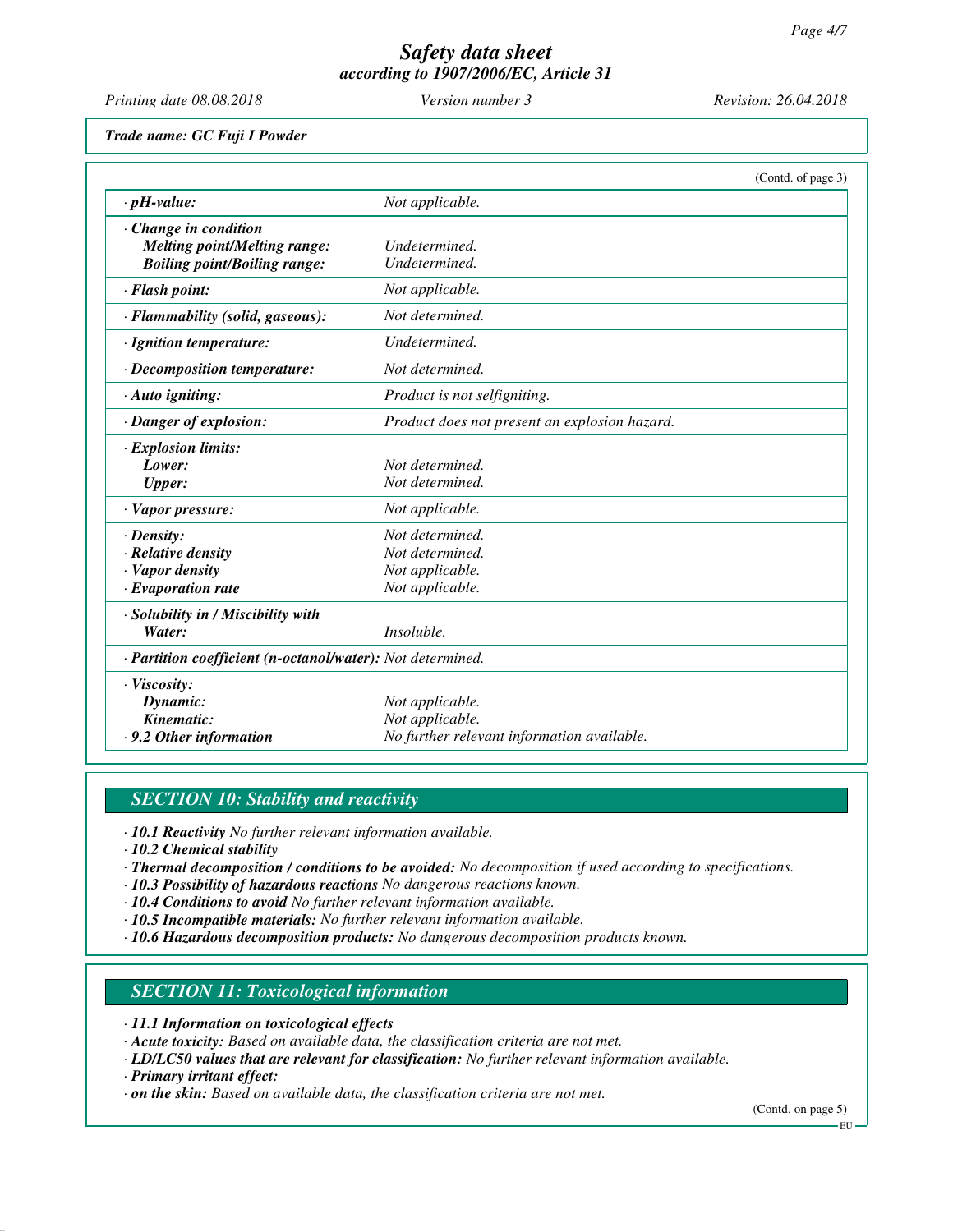*Printing date 08.08.2018 Version number 3 Revision: 26.04.2018*

(Contd. of page 4)

*Trade name: GC Fuji I Powder*

- *· on the eye: Based on available data, the classification criteria are not met.*
- *· Sensitization: Based on available data, the classification criteria are not met.*

*· Additional toxicological information:*

*· OSHA-Ca (Occupational Safety & Health Administration)*

*None of the ingredients is listed.*

*· Repeated dose toxicity No further relevant information available.*

- *· CMR effects (carcinogenity, mutagenicity and toxicity for reproduction) No further relevant information available.*
- *· Germ cell mutagenicity Based on available data, the classification criteria are not met.*
- *· Carcinogenicity Based on available data, the classification criteria are not met.*
- *· Reproductive toxicity Based on available data, the classification criteria are not met.*
- *· STOT-single exposure Based on available data, the classification criteria are not met.*
- *· STOT-repeated exposure Based on available data, the classification criteria are not met.*
- *· Aspiration hazard Based on available data, the classification criteria are not met.*

## *SECTION 12: Ecological information*

*· 12.1 Toxicity*

- *· Aquatic toxicity: No further relevant information available.*
- *· 12.2 Persistence and degradability No further relevant information available.*
- *· 12.3 Bioaccumulative potential No further relevant information available.*
- *· 12.4 Mobility in soil No further relevant information available.*
- *· Additional ecological information:*

*· General notes:*

*Water hazard class 3 (Self-assessment): extremely hazardous for water*

*Do not allow product to reach ground water, water course or sewage system, even in small quantities. Danger to drinking water if even extremely small quantities leak into the ground.*

- *· 12.5 Results of PBT and vPvB assessment*
- *· PBT: Not applicable.*
- *· vPvB: Not applicable.*
- *· 12.6 Other adverse effects No further relevant information available.*

## *SECTION 13: Disposal considerations*

#### *· 13.1 Waste treatment methods*

*· Recommendation:*

*Must not be disposed of together with household garbage. Do not allow product to reach sewage system. Contact waste processors for recycling information.*

| · European waste catalogue |  |  |  |
|----------------------------|--|--|--|
|----------------------------|--|--|--|

| 18 00 00 WASTES FROM HUMAN OR ANIMAL HEALTH CARE AND/OR RELATED RESEARCH (EXCEPT<br>KITCHEN AND RESTAURANT WASTES NOT ARISING FROM IMMEDIATE HEALTH CARE) |
|-----------------------------------------------------------------------------------------------------------------------------------------------------------|
| 18 01 00   wastes from natal care, diagnosis, treatment or prevention of disease in humans                                                                |
| 18 01 06* chemicals consisting of or containing hazardous substances                                                                                      |

#### *· Uncleaned packagings:*

*· Recommendation: Disposal must be made according to official regulations.*

(Contd. on page 6)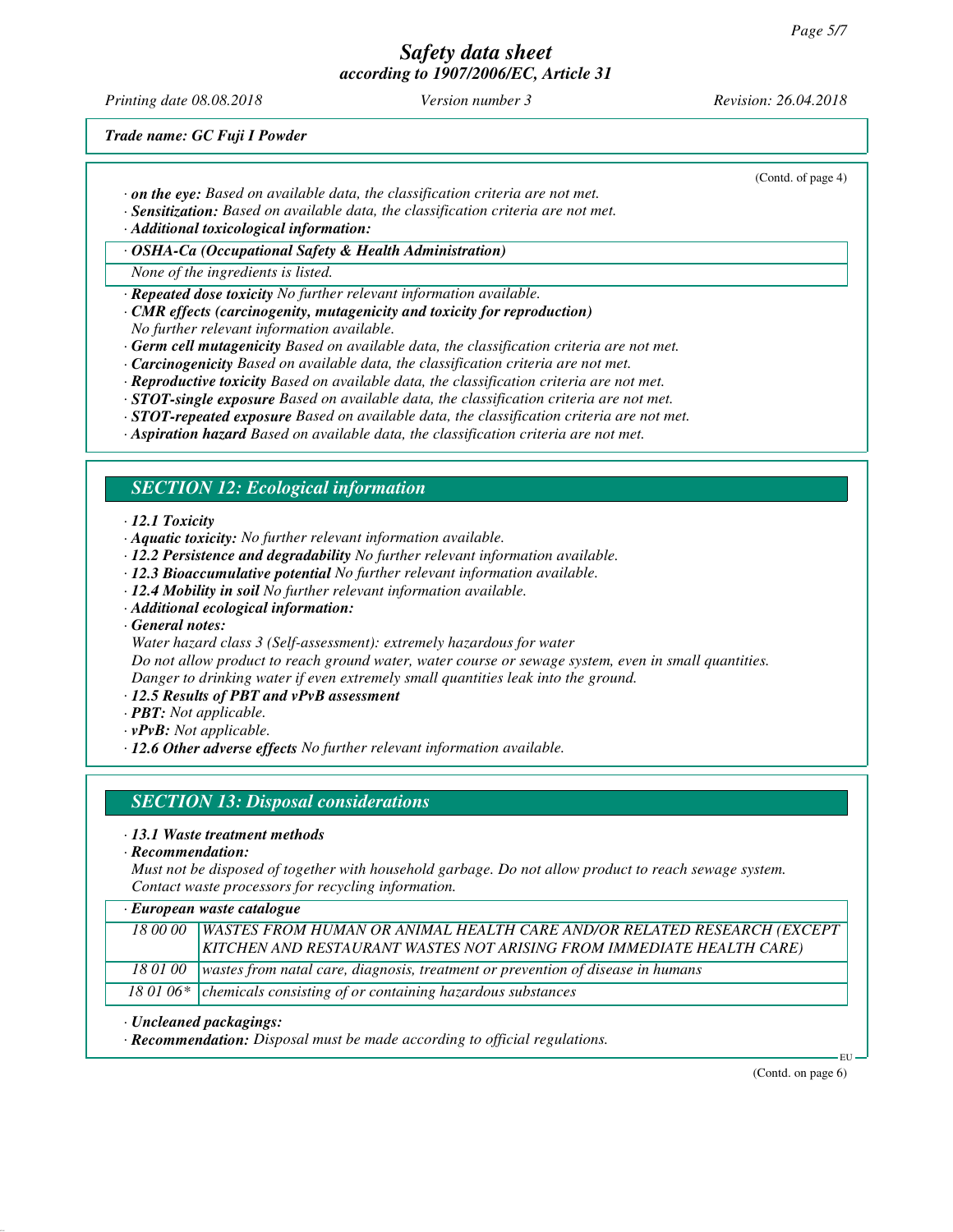*Printing date 08.08.2018 Version number 3 Revision: 26.04.2018*

*Trade name: GC Fuji I Powder*

(Contd. of page 5)

| <b>SECTION 14: Transport information</b>                                                       |                 |
|------------------------------------------------------------------------------------------------|-----------------|
| $\cdot$ 14.1 UN-Number<br>· ADR, ADN, IMDG, IATA                                               | not regulated   |
| $\cdot$ 14.2 UN proper shipping name<br>· ADR, ADN, IMDG, IATA                                 | not regulated   |
| $\cdot$ 14.3 Transport hazard class(es)                                                        |                 |
| · ADR, ADN, IMDG, IATA<br>· Class                                                              | not regulated   |
| · 14.4 Packing group<br>· ADR, IMDG, IATA                                                      | not regulated   |
| $\cdot$ 14.5 Environmental hazards:<br>· Marine pollutant:                                     | N <sub>O</sub>  |
| $\cdot$ 14.6 Special precautions for user                                                      | Not applicable. |
| $\cdot$ 14.7 Transport in bulk according to Annex II of<br><b>MARPOL73/78 and the IBC Code</b> | Not applicable. |
| · UN "Model Regulation":                                                                       | not regulated   |

## *\* SECTION 15: Regulatory information*

*· 15.1 Safety, health and environmental regulations/legislation specific for the substance or mixture · Sara*

*· Section 355 (extremely hazardous substances):*

*None of the ingredient is listed.*

*· Section 313 (Specific toxic chemical listings):*

*8007-18-9 antimony nickel titanium oxide yellow*

*· Proposition 65*

*· Chemicals known to cause cancer:*

*8007-18-9 antimony nickel titanium oxide yellow*

*· Chemicals known to cause reproductive toxicity for females:*

*None of the ingredients is listed.*

*· Chemicals known to cause reproductive toxicity for males:*

*None of the ingredients is listed.*

*· Chemicals known to cause developmental toxicity:*

*None of the ingredients is listed.*

*· Carcinogenic categories*

*· EPA (Environmental Protection Agency)*

*None of the ingredients is listed.*

*· TLV (Threshold Limit Value established by ACGIH)*

*1309-37-1 Iron(III)oxide A4*

*8007-18-9 antimony nickel titanium oxide yellow A4*

(Contd. on page 7)

EU